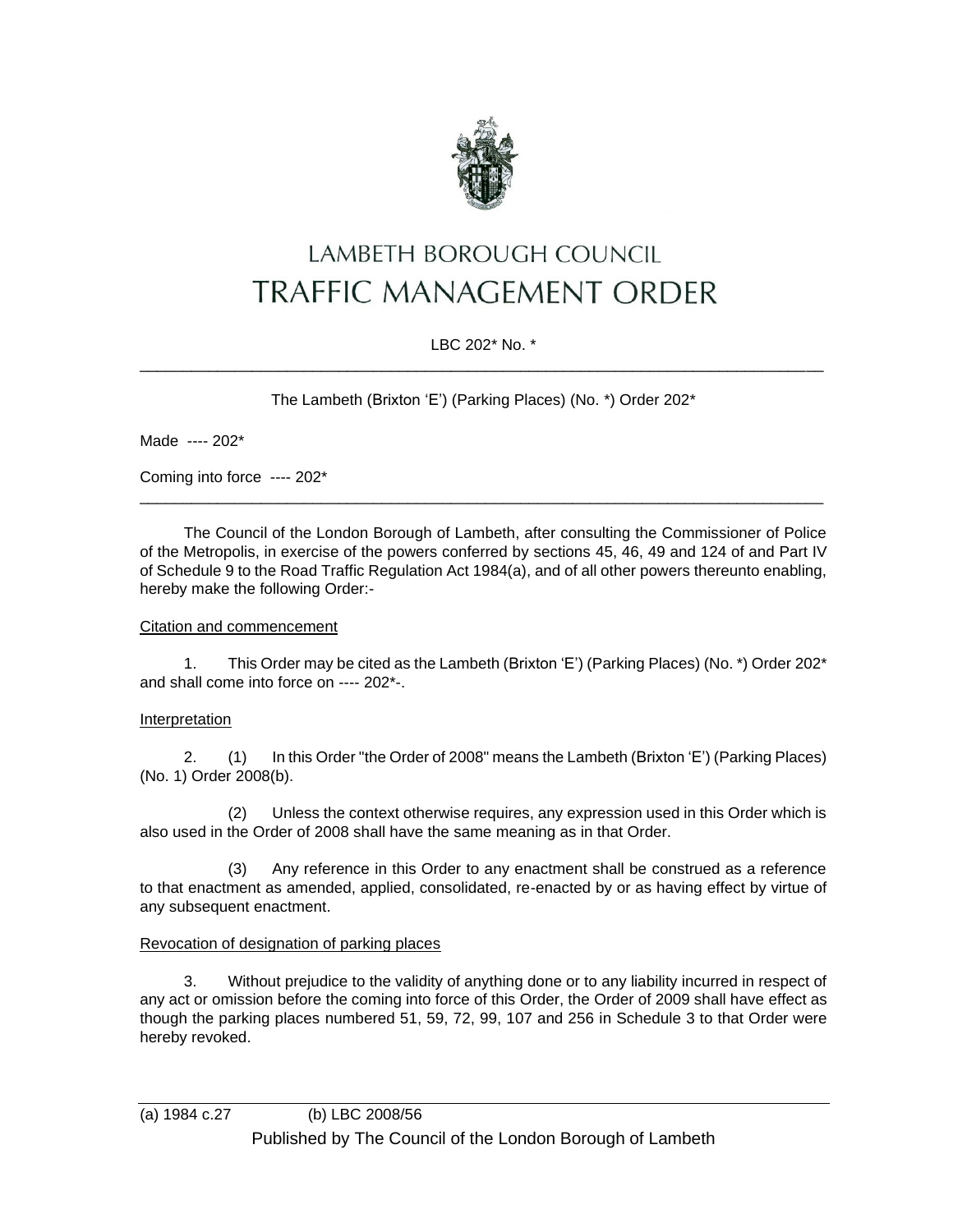## Designation of parking places and application of the Order of 2008 thereto

4. (1) Each area on a highway comprising the length of carriageway of a street specified in column 2 of Schedule 1, 2 or 3 to this Order and bounded on one side of that length by the edge of the carriageway and having a width throughout of 2 metres, is designated as a parking place.

(2) The provisions of the Order of 2008 (other than Articles 3 and 16) shall apply to the areas designated as parking places by this Order as if in those provisions any reference to a parking place included a reference to an area designated as a parking place by this Order, as if any reference to Schedule 3 to the Order of 2008 included a reference to Schedule 1 to this Order and as if any reference to Schedule 4A to the Order of 2008 included a reference to Schedule 2 to this Order.

## Placing of traffic signs, etc.

- 5. The Council shall:-
	- (a) place and maintain traffic signs indicating the limits of each parking place referred to in Schedule 1, 2 or 3 to this Order;
	- (b) place and maintain in or in the vicinity of each parking place referred to in Schedule 1 and 2 to this Order traffic signs indicating that such parking place may be used during the permitted hours for the leaving only of the vehicles specified in Articles 4(4) and 4(6) respectively of the Order of 2008;
	- (c) carry out such other work as is reasonably required for the purposes of the satisfactory operation of a parking place.

## Amendments to the Order of 2008

6. Without prejudice to the validity of anything done or to any liability incurred in respect of any act or omission before the coming into force of this Order, the Order of 2008 shall have effect as though:

(a) in Article 2(1) to that Order, in the meanings assigned to the expressions "electronic car club permit", "hard copy car club permit" and "validate", for the text "Schedule 1, 2, 3 or 4A" there were substituted the text "Schedule 1, 2, 3, 4A or \*";

(b) in Article 3(1)(a) of that Order, for the text "Schedule 1, 2, 3, 4 or 4A" there were substituted the text "Schedule 1, 2, 3, 4, 4A or \*";

(c) in Article 3(1)(b) of that Order, for the text "Schedule 1, 2, 3, 4 or 4A" there were substituted the text "Schedule 1, 2, 3, 4, 4A or \*";

(a) S.I. 2016/362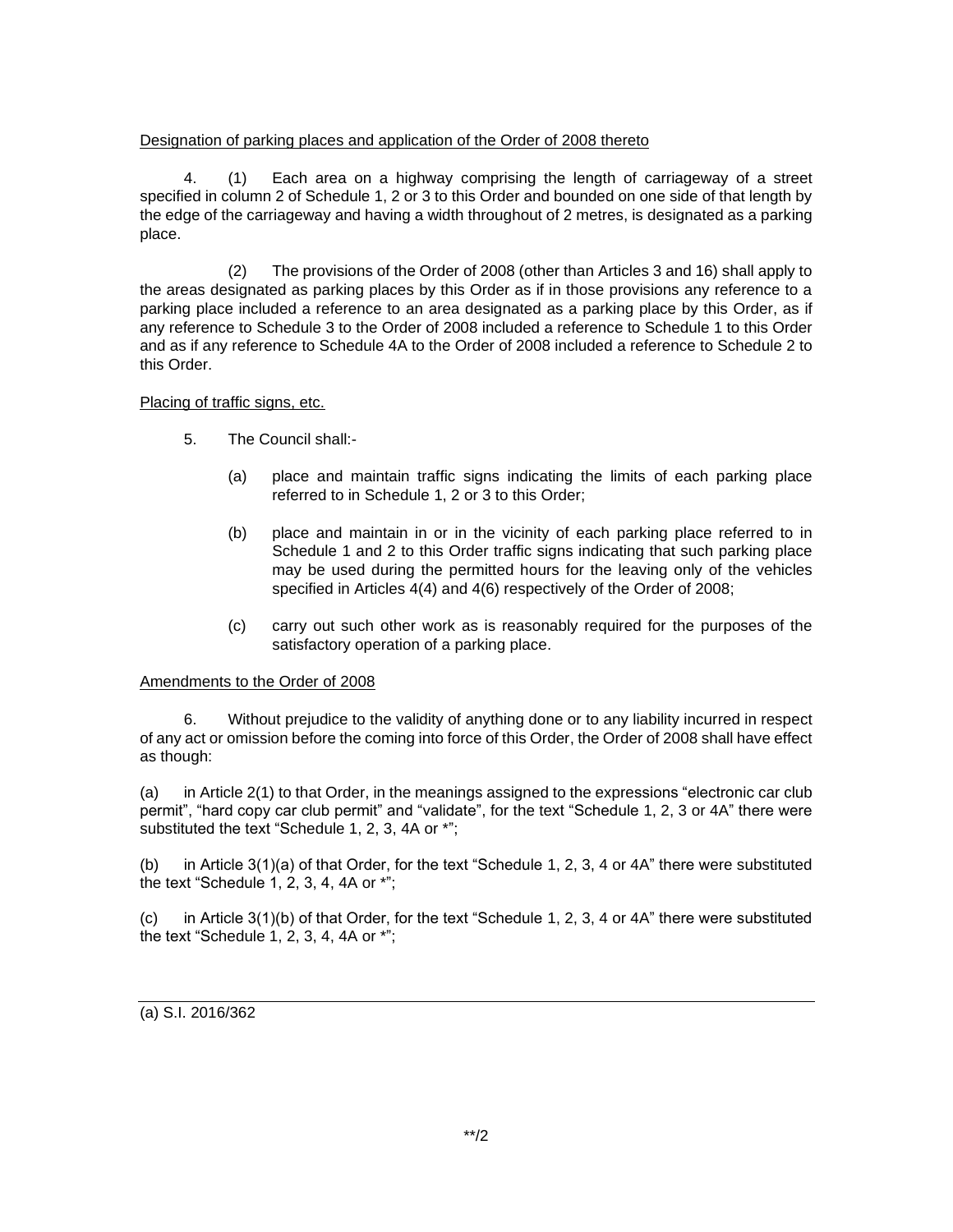(d) there were added as Article  $4(7)$  to that Order, the following:

"(7) Each parking place referred to in Schedule \* may be used, subject to the provisions of this Order, for the leaving during the permitted hours of such vehicles of the class specified in paragraph (1) of this Article:-

- (a) as display in the manner specified in Article  $5(6)(a)$  either a valid hard copy resident's permit, a valid hard copy car club permit, a valid hard copy teacher's permit, a valid hard copy visitor's permit or a valid hard copy trade permit, issued in respect of that vehicle; or
- (b) in respect of which there has been granted either an electronic resident's permit, an electronic car club permit, a flexible car club permit, an electronic teacher's permit, an electronic visitor's permit or an electronic trade permit and a hand-held device shows the indication specified in Article 5(6)(b),

provided that the electrical storage battery of that vehicle is in the process of being charged from a mains electrical source adjacent to that parking place.";

(e) there were added as Article 5(6) to that Order, the following:

"(5) At all times during which a vehicle is left in a parking place referred to in Schedule  $*$ during the permitted hours:-

- (a) it shall display either a valid hard copy resident's permit, a valid hard copy car club permit, a valid hard copy teacher's permit, a valid hard copy health care permit, a valid hard copy visitor's permit or a valid hard copy trade permit, issued in respect of that vehicle, so that all the particulars on that hard copy resident's permit, that hard copy car club permit, that hard copy teacher's permit, that hard copy health care permit, that hard copy visitor's permit or that hard copy trade permit, as the case may be, are clearly visible from outside that vehicle and from the front or nearside of that vehicle; or
- (b) there shall be an indication on a hand-held device that either an electronic resident's permit, an electronic car club permit, a flexible car club permit, an electronic teacher's permit, an electronic health care permit, an electronic visitor's permit or an electronic trade permit has been granted in respect of that vehicle and the permit is valid.";

(f) in Article 12(1)(a) of that Order, for the text "Schedule 1, 2, 3, 4 or 4A" there were substituted the text "Schedule 1, 2, 3, 4, 4A or \*";

- (g) for paragraph (b) of Article 16 of that Order, there were substituted the following:
	- "(b) place and maintain in or in the vicinity of each parking place referred to in Schedule 1, 2, 3, 4, 4A or \* traffic signs indicating that such parking place may be used during the permitted hours for the leaving of the vehicles specified in Article 4(2), 4(3), 4(4), 4(5), 4(6) and 4(7) respectively;

(h) in Article 20(3) of that Order, for the text "Schedule 3 or 4A" there were substituted the text "Schedule 3, 4A or \*";

(i) for Article 23 of that Order, there were substituted the following: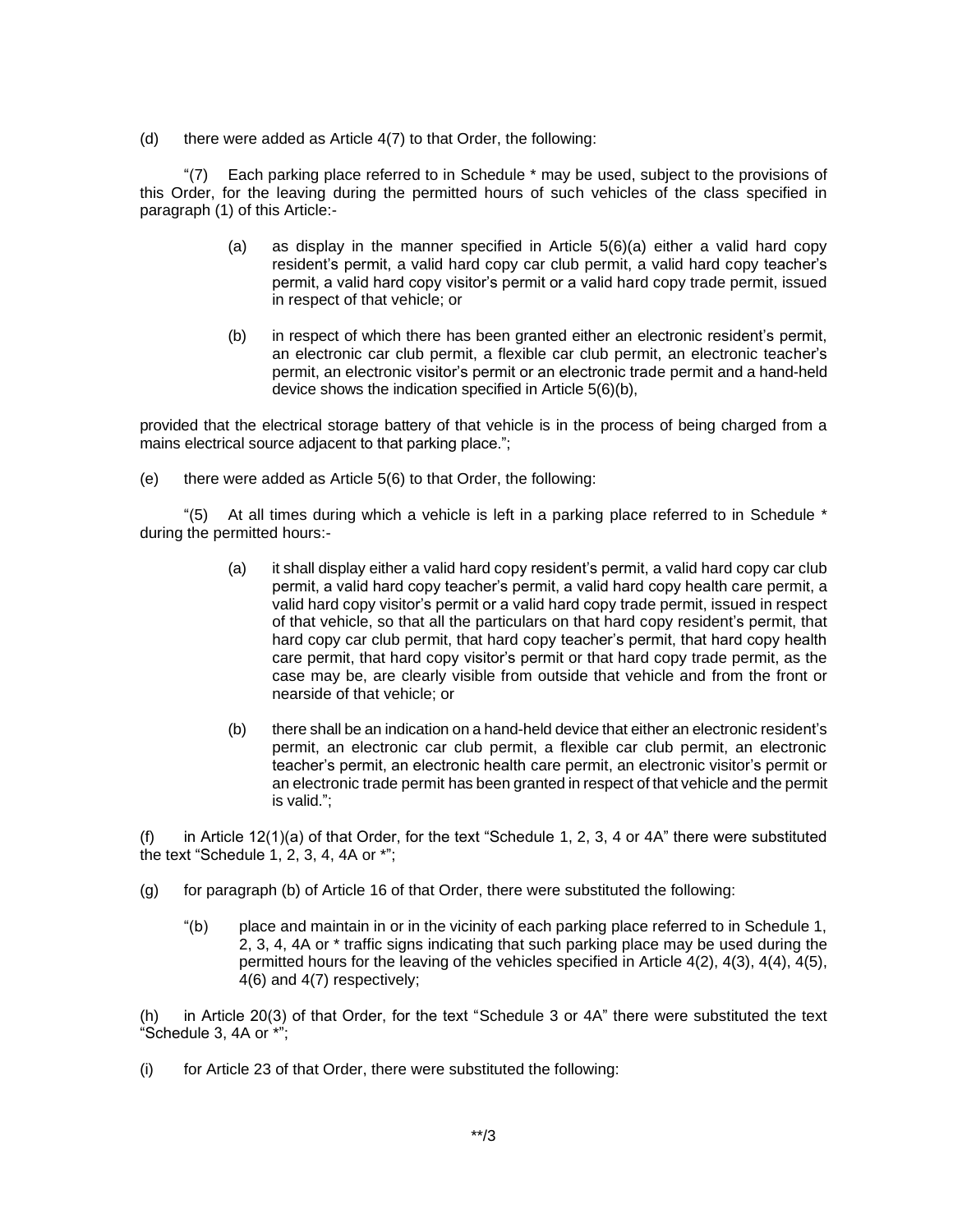23. (1) No vehicle in respect of which payment of the parking charge has been made using the electronic payment system in accordance with the provisions of Article 18, and which has been taken away from a parking place referred to in Schedule 1, 2 or 4 during the permitted hours, shall, until the expiration of 1 hour from the time that vehicle was taken away, again be left in that parking place during the permitted hours.

(2) No vehicle which has been taken away from a parking place referred to in Schedule 4A or \* during the permitted hours, shall, until the expiration of 2 hours from the time that vehicle was taken away, again be left in that parking place during the permitted hours.";

(j) in Article 24(3) of that Order, for the text "Schedule 1, 2, 3 or 4A" there were substituted the text "Schedule 1, 2, 3, 4A or \*";

(k) in Articles 25(3)(a) and 25(3)(b) of that Order, for the text "Schedule 1, 4 or 4A" there were substituted the text "Schedule 1, 4, 4A or \*";

(l) in Article 26(3) of that Order, for the text "Schedule 1, 2, 3 or 4A" there were substituted the text "Schedule 1, 2, 3, 4A or \*";

(m) in Article 27(3) of that Order, for the text "Schedule 1, 2, 3 or 4A" there were substituted the text "Schedule 1, 2, 3, 4A or \*";

(n) in Article 28(3) of that Order, for the text "Schedule 1, 4 or 4A" there were substituted the text "Schedule 1, 4, 4A or  $**$ ;

(o) in Article 29(3) of that Order, for the text "Schedule 1, 2, 4 or 4A" there were substituted the text "Schedule 1, 2, 4, 4A or \*";

(p) in Article 30(4) of that Order, for the text "Schedule 1, 2, 3 or 4A" there were substituted the text "Schedule 1, 2, 3, 4A or \*";

(q) there were added to Schedule 4A to that Order the items numbered \* and \* and set out in Schedule 2 to this Order; and

(r) there was added as Schedule \* the Schedule as set out in Schedule 3 to this Order.

Dated this ---- day of ---- 202-.

Ben Stevens Highway Network Manager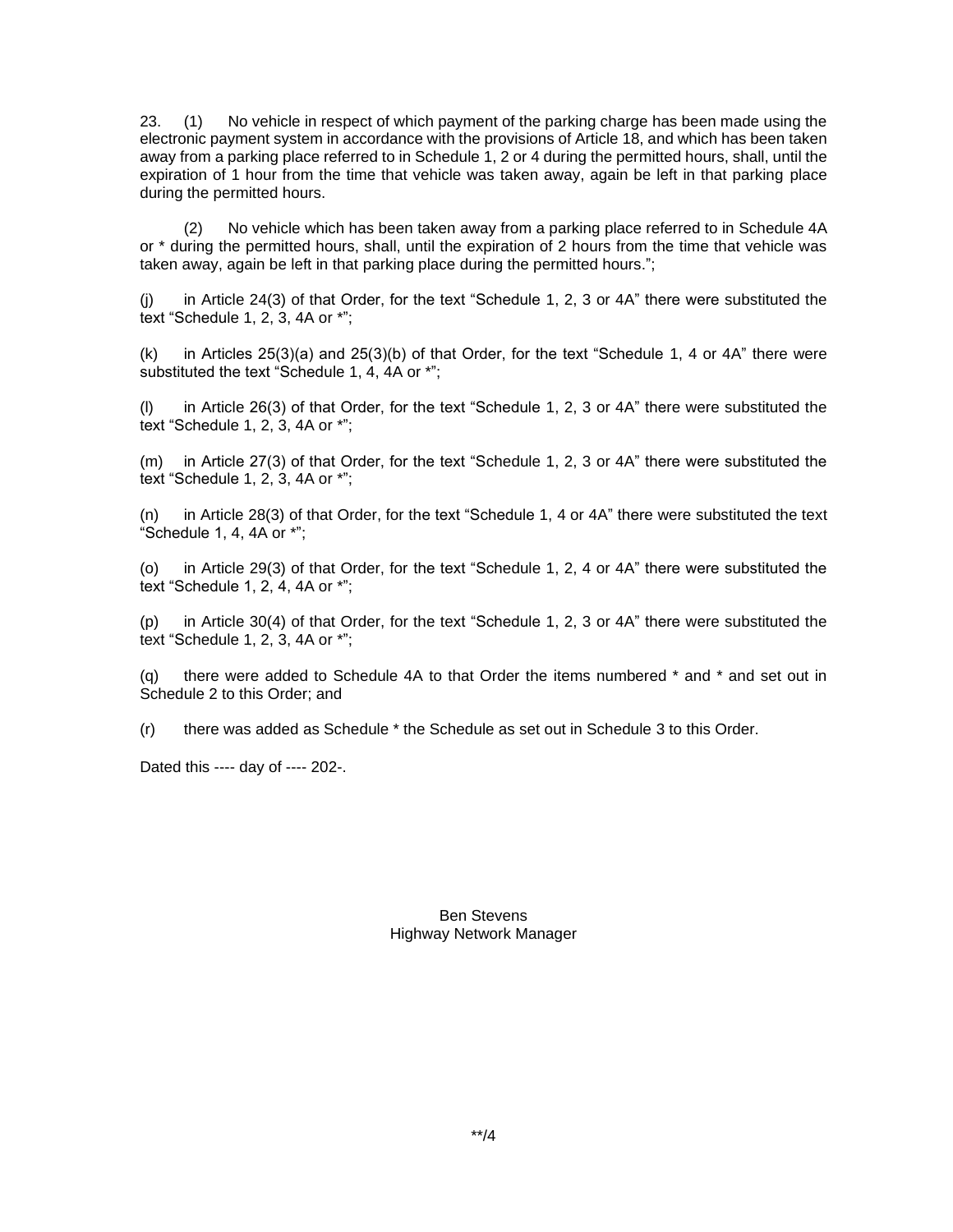## SCHEDULE 1 (see Article 4)

IN RELATION TO A PARKING PLACE REFERRED TO IN THIS SCHEDULE THE EXPRESSION "PERMITTED HOURS" MEANS THE PERIOD BETWEEN 8.30 A.M. AND 6.30 P.M. ON MONDAYS TO FRIDAYS INCLUSIVE, ANY SUCH DAY NOT BEING CHRISTMAS DAY, GOOD FRIDAY OR A BANK HOLIDAY.

PARKING PLACES IN WHICH A VEHICLE MAY BE LEFT DURING THE PERMITTED HOURS PROVIDED IT DISPLAYS EITHER A VALID HARD COPY RESIDENT'S PERMIT, A VALID HARD COPY CAR CLUB PERMIT, A VALID HARD COPY VISITOR'S PERMIT OR A VALID HARD COPY TRADE PERMIT, ISSUED IN RESPECT OF THAT VEHICLE, OR THERE APPEARS ON A HAND-HELD DEVICE AN INDICATION THAT AN ELECTRONIC VERSION OF ONE OF THOSE PERMITS OR A FLEXIBLE CAR CLUB PERMIT HAS BEEN GRANTED IN RESPECT OF THAT VEHICLE AND THE PERMIT IS VALID.

| No. of<br>parking<br>place | Designated parking place                                                                                                                                                                                       | Special<br>manner of<br>standing |
|----------------------------|----------------------------------------------------------------------------------------------------------------------------------------------------------------------------------------------------------------|----------------------------------|
| 1                          | $\overline{2}$                                                                                                                                                                                                 | 3                                |
| $\star$                    | HALLIWELL ROAD, the west side, from a point 8.4 metres north of<br>the common boundary of Nos. 1 and 3 Halliwell Road to a point 0.9<br>metres south of the common boundary of Nos. 5 and 7 Halliwell<br>Road. |                                  |
| *                          | HALLIWELL ROAD, the west side, from a point 6.9 metres south of<br>the common boundary of Nos. 5 and 7 Halliwell Road to a point 4.9<br>metres south of the southern boundary of No. 11 Halliwell Road.        |                                  |
| $\star$                    | HORSFORD ROAD, the north-west side, from the common<br>boundary of Nos. 5 and 7 Horsford Road to a point 6 metres north-<br>east of the common boundary of Nos. 15 and 17 Horsford Road.                       |                                  |
| $\star$                    | HORSFORD ROAD, the north-west side, from the common<br>boundary of Nos. 15 and 17 Horsford Road to the common boundary<br>of Nos. 31 and 33 Horsford Road.                                                     |                                  |
| $\star$                    | KILDORAN ROAD, the south side, from a point 4.7 metres east of<br>the common boundary of Nos. 11 and 13 Kildoran Road to a point 5<br>metres east of the common boundary of Nos. 27 and 29 Kildoran<br>Road.   |                                  |
| *                          | KILDORAN ROAD, the south side, from a point 1 metre west of the<br>common boundary of Nos. 27 and 29 Kildoran Road to the common<br>boundary of Nos. 33 and 35 Kildoran Road.                                  |                                  |
| *                          | LYHAM ROAD, the west side, from a point 9.5 metres north of the<br>common boundary of Nos. 22 and 24 Lyham Road to a point 4.2<br>metres south of that common boundary.                                        |                                  |
| *                          | LYHAM ROAD, the west side, from a point 1.5 metres north of the<br>common boundary of Nos. 30 and 32 Lyham Road, south-eastwards<br>for a distance of 9.5 metres.                                              |                                  |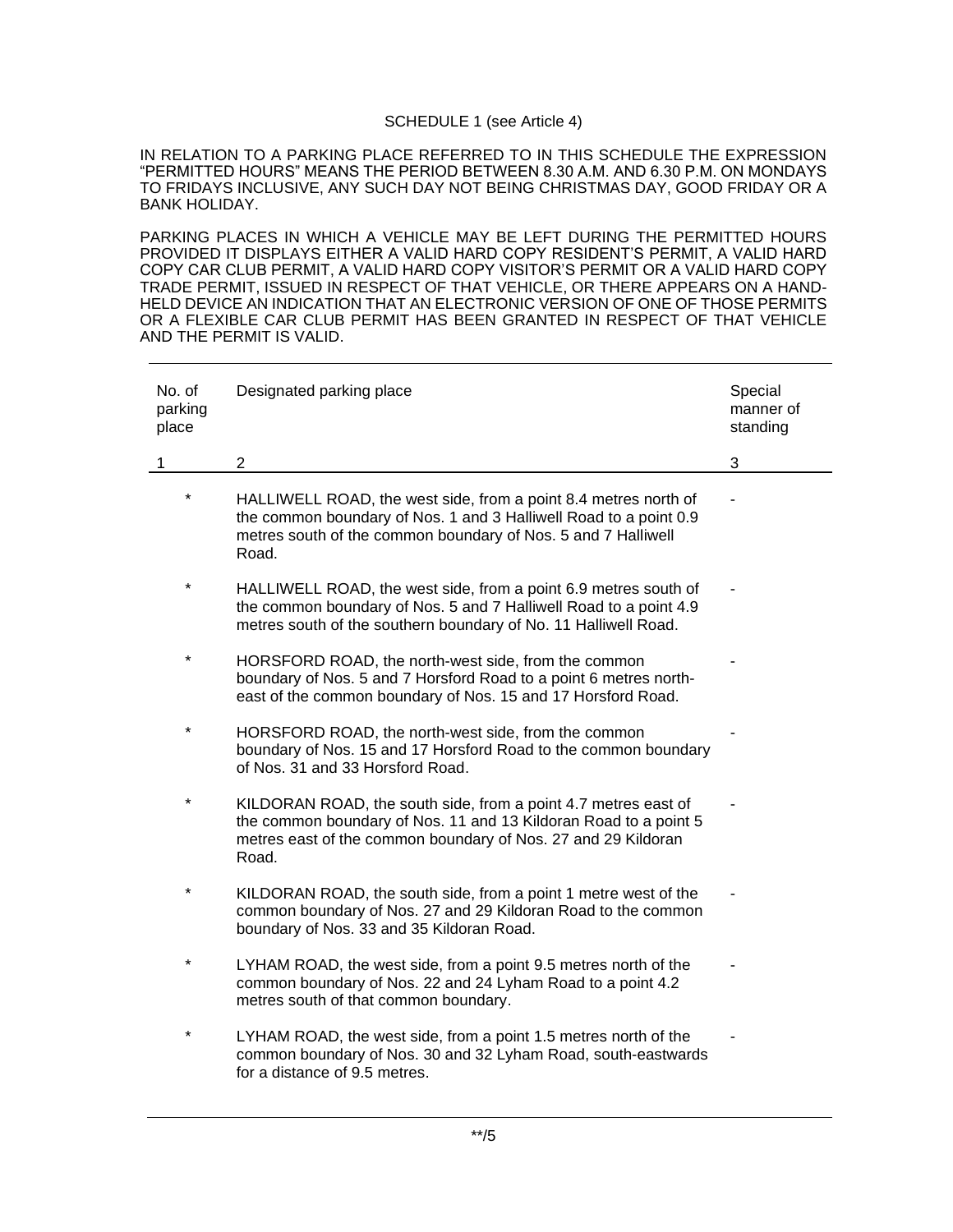| No. of<br>parking<br>place | Designated parking place                                                                                                                                                                               | Special<br>manner of<br>standing |
|----------------------------|--------------------------------------------------------------------------------------------------------------------------------------------------------------------------------------------------------|----------------------------------|
|                            | $\overline{2}$                                                                                                                                                                                         | 3                                |
| *                          | LYHAM ROAD, the east side, from a point 15.6 metres north of the<br>northern kerb-line of Mandrell Road, northwards for a distance of<br>10.9 metres.                                                  |                                  |
| *                          | MAULEVERER ROAD, the north side, from a point 4.9 metres west<br>of the common boundary of No. 57 Lyham Road and No. 1<br>Mauleverer Road to the common boundary of Nos. 31 and 33<br>Mauleverer Road. |                                  |
| *                          | SUDBOURNE ROAD, the south side, from a point 5.7 metres west of<br>the western boundary of No. 4 Sudbourne Road to a point 5 metres<br>west of the common boundary of Nos. 10 and 12 Sudbourne Road.   |                                  |
| $\star$                    | SUDBOURNE ROAD, the south side, from a point 1 metre east of<br>the common boundary of Nos. 10 and 12 Sudbourne Road to the<br>common boundary of Nos. 28 and 30 Sudbourne Road.                       |                                  |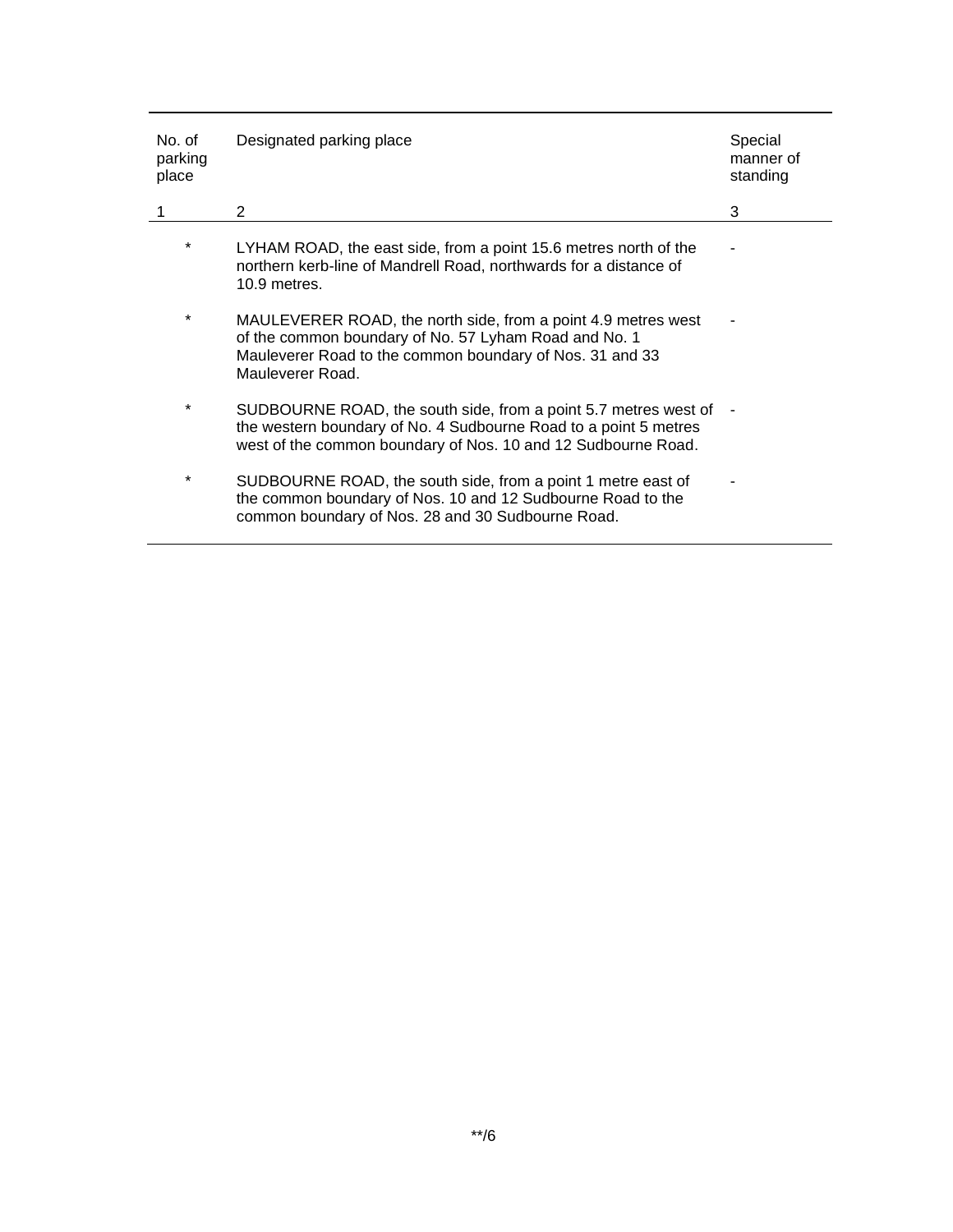### SCHEDULE 2 (see Articles 4 and 6)

#### SCHEDULE \* (see Articles 3 and 4(6))

IN RELATION TO A PARKING PLACE REFERRED TO IN THIS SCHEDULE THE EXPRESSION "PERMITTED HOURS" MEANS AT ANY TIME (AND THE VEHICLE IS LEFT FOR NOT MORE THAN A MAXIMUM PERIOD OF TWENTY-FOUR HOURS).

PARKING PLACES IN WHICH A VEHICLE MAY BE LEFT DURING THE PERMITTED HOURS PROVIDED THE VEHICLE DISPLAYS EITHER A VALID HARD COPY RESIDENT'S PERMIT, OR A VALID HARD COPY BUSINESS PERMIT, A VALID HARD COPY CAR CLUB PERMIT, A VALID HARD COPY TEACHER'S PERMIT, A VALID HARD COPY VISITOR'S PERMIT OR A VALID HARD COPY TRADE PERMIT, ISSUED IN RESPECT OF THAT VEHICLE, OR THERE APPEARS ON A HAND-HELD DEVICE AN INDICATION THAT AN ELECTRONIC VERSION OF ONE OF THOSE PERMITS OR A FLEXIBLE CAR CLUB PERMIT HAS BEEN GRANTED IN RESPECT OF THAT VEHICLE AND THE PERMIT IS VALID, PROVIDED THAT THE ELECTRICAL STORAGE BATTERY OF THAT VEHICLE IS IN THE PROCESS OF BEING CHARGED FROM A MAINS ELECTRICAL SOURCE ADJACENT TO THAT PARKING PLACE.

| Parking<br>place<br>No. | Designated parking place<br>2                                                                                                                                                                                 | Special<br>manner of<br>standing<br>З |
|-------------------------|---------------------------------------------------------------------------------------------------------------------------------------------------------------------------------------------------------------|---------------------------------------|
|                         |                                                                                                                                                                                                               |                                       |
| $\star$                 | LYHAM ROAD, the west side, from a point 1.5 metres north of the<br>common boundary of Nos. 30 and 32 Lyham Road, northwards for a                                                                             |                                       |
| $\star$                 | distance of 6 metres.<br>LYHAM ROAD, the west side, from a point 7.1 metres south of a point<br>opposite the common boundary of the Prince of Wales Pub and Nos.                                              |                                       |
| $\star$                 | 173 Lyham Road, southwards for a distance of 5.5 metres.<br>LYHAM ROAD, the east side, from a point 9.6 metres north of the<br>northern kerb-line of Mandrell Road, northwards for a distance of 6<br>metres. |                                       |